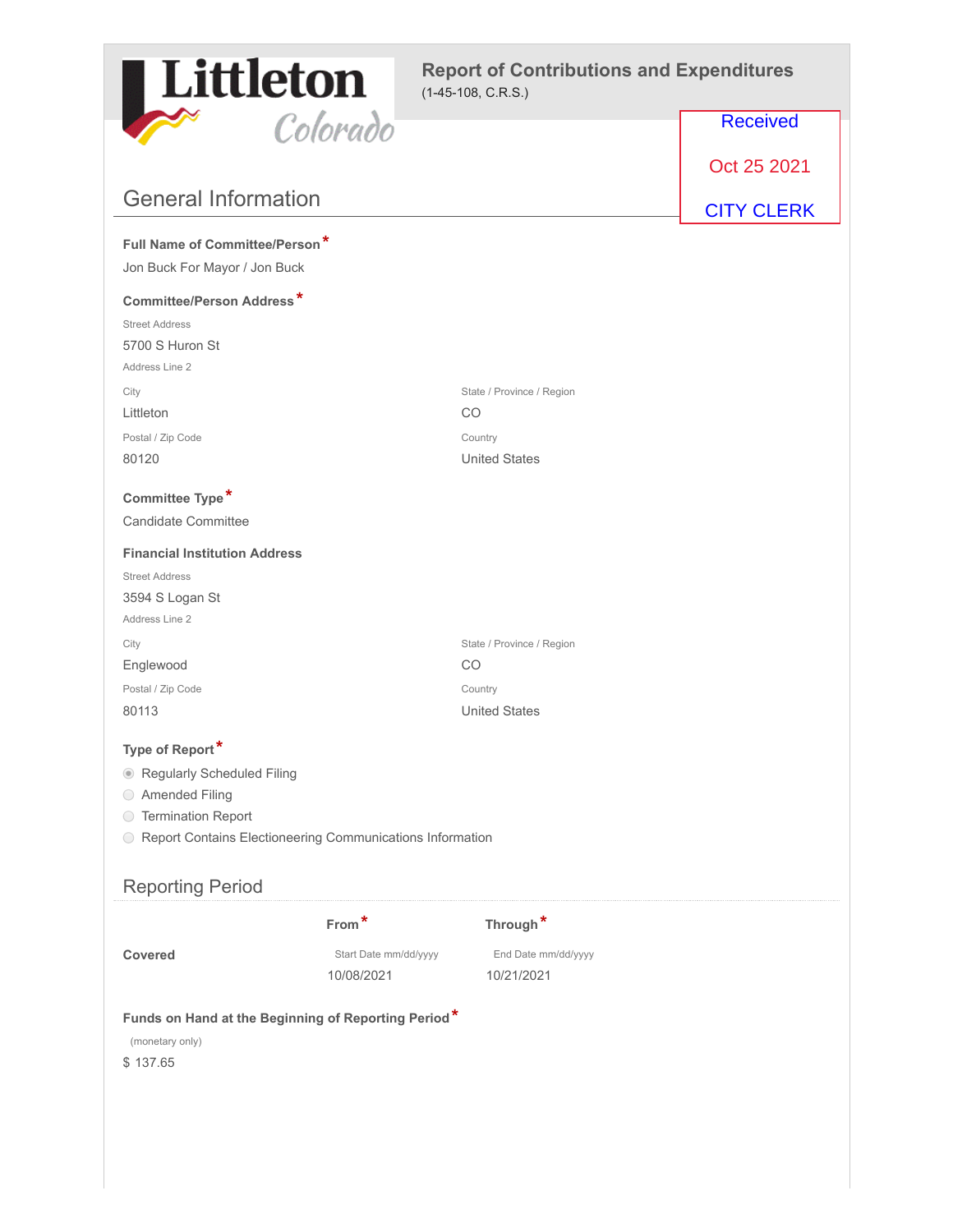### **Declared Total Spending Total of Other Receipts \***

[Art. XXVIII, Sec. 4(1)] \$ 0.00

### **Non-Itemized Contributions \* Non-Itemized Expenditures \***

(Contributions of \$19.99 or Less)

\$ 0.00

(Interest, Dividends, etc.)

\$ 0.00

(Expenditures of \$19.99 or Less)

\$ 11.55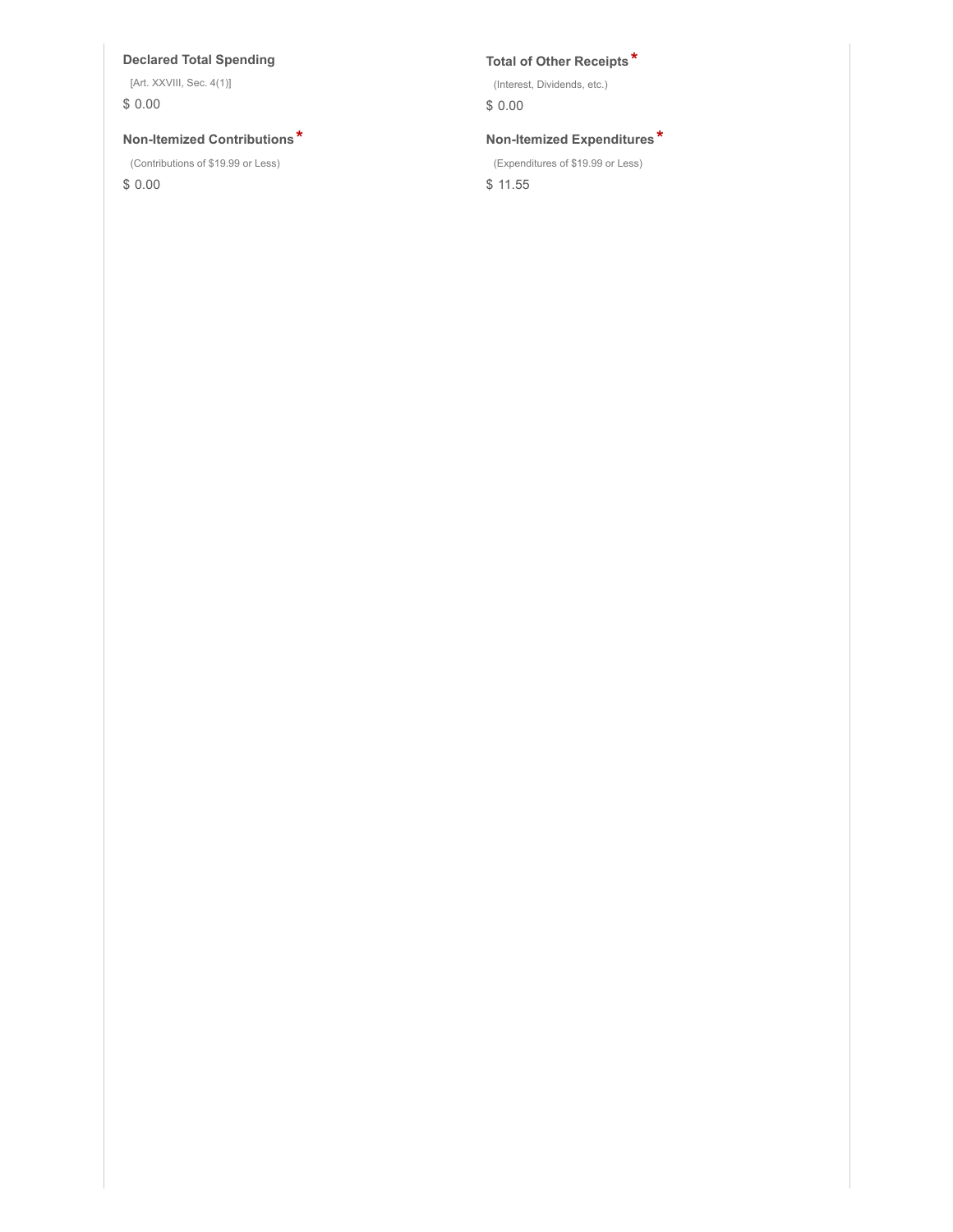# Schedule A

### **Full Name of Committee/Person**

Jon Buck For Mayor / Jon Buck

## Itemized Contributions Statement (\$20 or more)

[1-45-108(1)(a), C.R.S.]

| Date Accepted*<br>10/10/2021                                | Contribution Amt.*<br>\$50.00 |                                 | Aggregate Amt.*<br>\$50.00 |
|-------------------------------------------------------------|-------------------------------|---------------------------------|----------------------------|
| <b>Electioneering Communication*</b>                        |                               |                                 |                            |
| ◯ Yes                                                       |                               | $\odot$ No                      |                            |
|                                                             |                               |                                 |                            |
| Contributor Name*<br>(Last, First)                          |                               |                                 |                            |
| Dominick, Jeffrey                                           |                               |                                 |                            |
|                                                             |                               |                                 |                            |
| <b>Contributor Address*</b><br><b>Street Address</b>        |                               |                                 |                            |
| 10024 Clyde Circle                                          |                               |                                 |                            |
| Address Line 2                                              |                               |                                 |                            |
| City                                                        |                               | State / Province / Region       |                            |
| Highlands Ranch                                             |                               | CO                              |                            |
| Postal / Zip Code                                           |                               | Country                         |                            |
| 80129                                                       |                               | <b>United States</b>            |                            |
| <b>Contribution Description*</b>                            |                               |                                 |                            |
| Online donation                                             |                               |                                 |                            |
| <b>Contributor Employer</b>                                 |                               |                                 |                            |
| (if applicable, mandatory)                                  |                               |                                 |                            |
|                                                             |                               |                                 |                            |
| <b>Contributor Occupation</b><br>(if applicable, mandatory) |                               |                                 |                            |
|                                                             |                               |                                 |                            |
| Date Accepted*                                              | <b>Contribution Amt.*</b>     |                                 | Aggregate Amt.*            |
| 10/19/2021                                                  | \$199.00                      |                                 | \$199.00                   |
| <b>Electioneering Communication*</b>                        |                               |                                 |                            |
| ◯ Yes                                                       |                               | $\odot$ No                      |                            |
| Contributor Name*                                           |                               |                                 |                            |
| (Last, First)                                               |                               |                                 |                            |
| Craig, John                                                 |                               |                                 |                            |
| <b>Contributor Address*</b>                                 |                               |                                 |                            |
| <b>Street Address</b>                                       |                               |                                 |                            |
| 5896 S Crocker St                                           |                               |                                 |                            |
| Address Line 2                                              |                               |                                 |                            |
| City<br>Littleton                                           |                               | State / Province / Region<br>CO |                            |
| Postal / Zip Code                                           |                               | Country                         |                            |
| 80120                                                       |                               | <b>United States</b>            |                            |
|                                                             |                               |                                 |                            |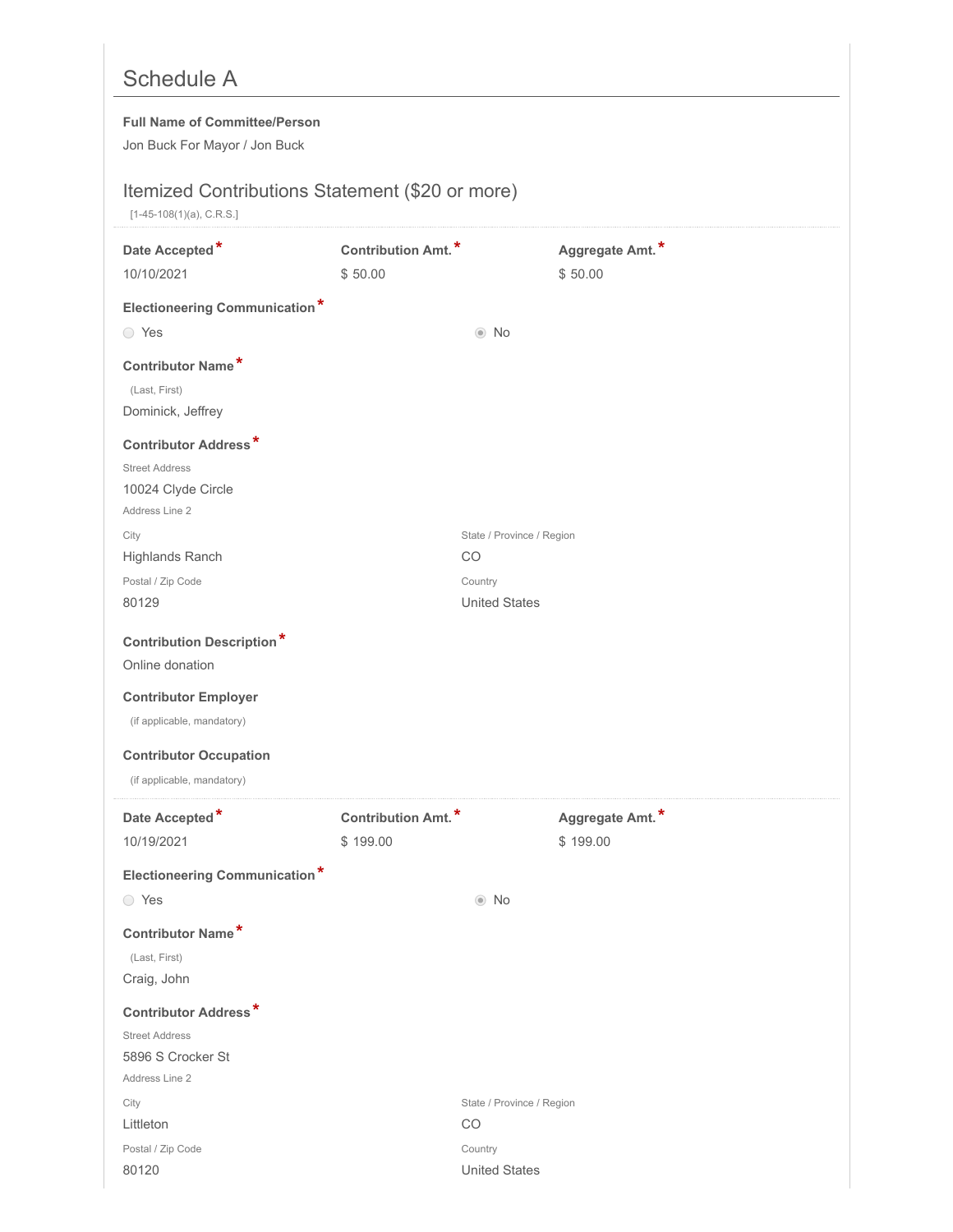| <b>Contribution Description*</b><br>Online donation<br><b>Contributor Employer</b><br>(if applicable, mandatory)<br><b>Contributor Occupation</b><br>(if applicable, mandatory) |                    |                           |                 |  |
|---------------------------------------------------------------------------------------------------------------------------------------------------------------------------------|--------------------|---------------------------|-----------------|--|
| Date Accepted*                                                                                                                                                                  | Contribution Amt.* |                           | Aggregate Amt.* |  |
| 10/19/2021                                                                                                                                                                      | \$500.00           |                           | \$500.00        |  |
| <b>Electioneering Communication*</b>                                                                                                                                            |                    |                           |                 |  |
| ◯ Yes                                                                                                                                                                           |                    | $\odot$ No                |                 |  |
| Contributor Name*                                                                                                                                                               |                    |                           |                 |  |
| (Last, First)                                                                                                                                                                   |                    |                           |                 |  |
| Murib, Khaled                                                                                                                                                                   |                    |                           |                 |  |
| <b>Contributor Address*</b>                                                                                                                                                     |                    |                           |                 |  |
| <b>Street Address</b>                                                                                                                                                           |                    |                           |                 |  |
| 7600 Landmark Way<br>Address Line 2                                                                                                                                             |                    |                           |                 |  |
| <b>Unit 504</b>                                                                                                                                                                 |                    |                           |                 |  |
| City                                                                                                                                                                            |                    | State / Province / Region |                 |  |
| Greenwood Village                                                                                                                                                               |                    | CO.                       |                 |  |
| Postal / Zip Code                                                                                                                                                               |                    | Country                   |                 |  |
| 80111                                                                                                                                                                           |                    | <b>United States</b>      |                 |  |
| <b>Contribution Description*</b>                                                                                                                                                |                    |                           |                 |  |
| Check                                                                                                                                                                           |                    |                           |                 |  |
| <b>Contributor Employer</b>                                                                                                                                                     |                    |                           |                 |  |
| (if applicable, mandatory)                                                                                                                                                      |                    |                           |                 |  |
| Self                                                                                                                                                                            |                    |                           |                 |  |
| <b>Contributor Occupation</b>                                                                                                                                                   |                    |                           |                 |  |
| (if applicable, mandatory)                                                                                                                                                      |                    |                           |                 |  |
| Entrepreneur                                                                                                                                                                    |                    |                           |                 |  |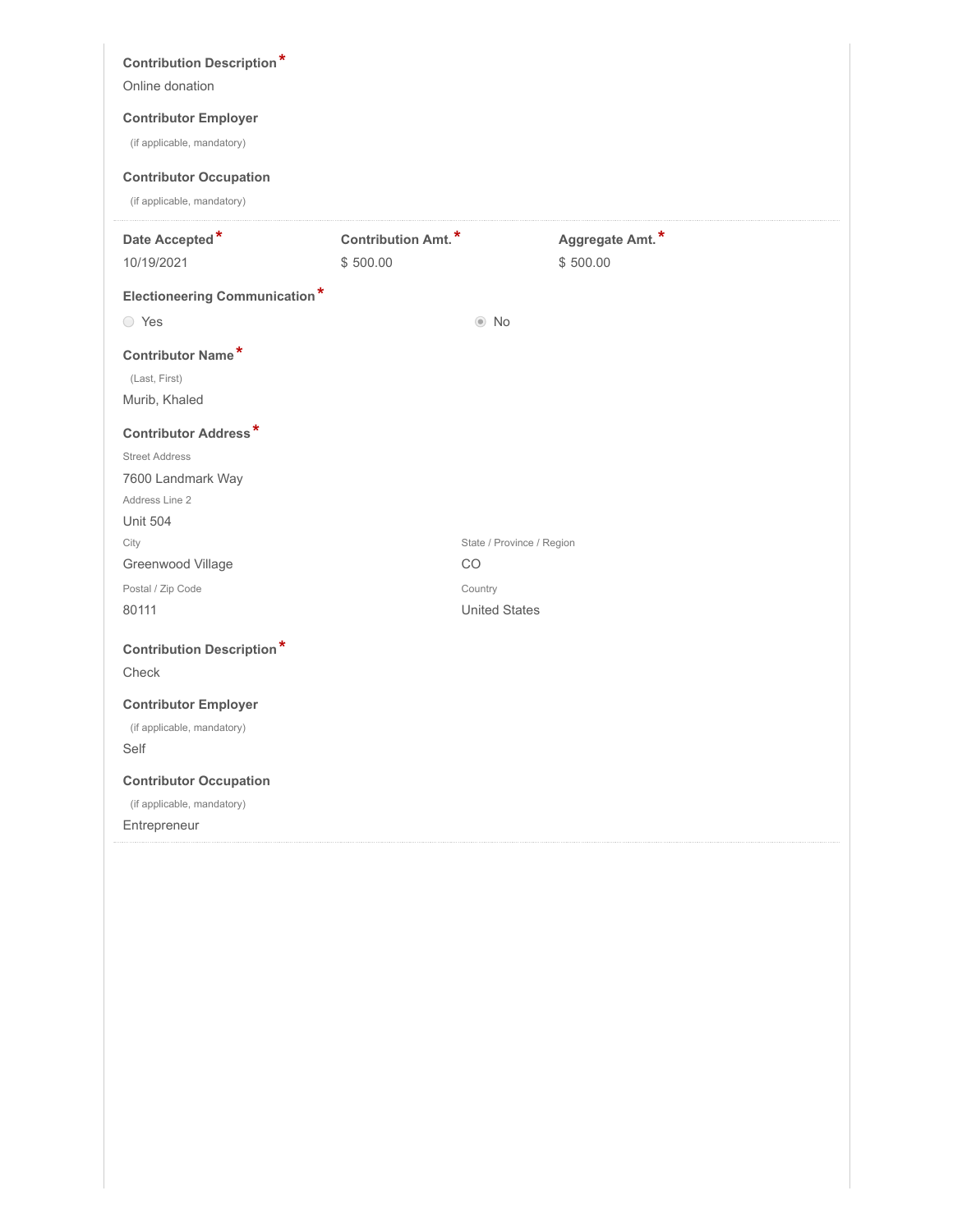# Schedule B

### **Full Name of Committee/Person**

Jon Buck For Mayor / Jon Buck

# Itemized Expenditures Statement (\$20 or more)

[1-45-108(1)(a), C.R.S.]

| Date Expended*<br>mm/dd/yyyy                                     | Expenditure Amt*<br>\$0.00                                  |
|------------------------------------------------------------------|-------------------------------------------------------------|
| <b>Recipient is (optional)</b><br>◯ Committee<br>◯ Non-Committee | <b>Electioneering Communication*</b><br>○ Yes<br>$\odot$ No |
| Expenditure Name*<br>n/a                                         |                                                             |
| <b>Expenditure Address*</b>                                      |                                                             |
| <b>Street Address</b>                                            |                                                             |
| n/a                                                              |                                                             |
| Address Line 2                                                   |                                                             |
| City                                                             | State / Province / Region                                   |
| n/a                                                              | n/a                                                         |
| Postal / Zip Code                                                | Country                                                     |
| n/a                                                              | n/a                                                         |
| Purpose of Expenditure*<br>n/a                                   |                                                             |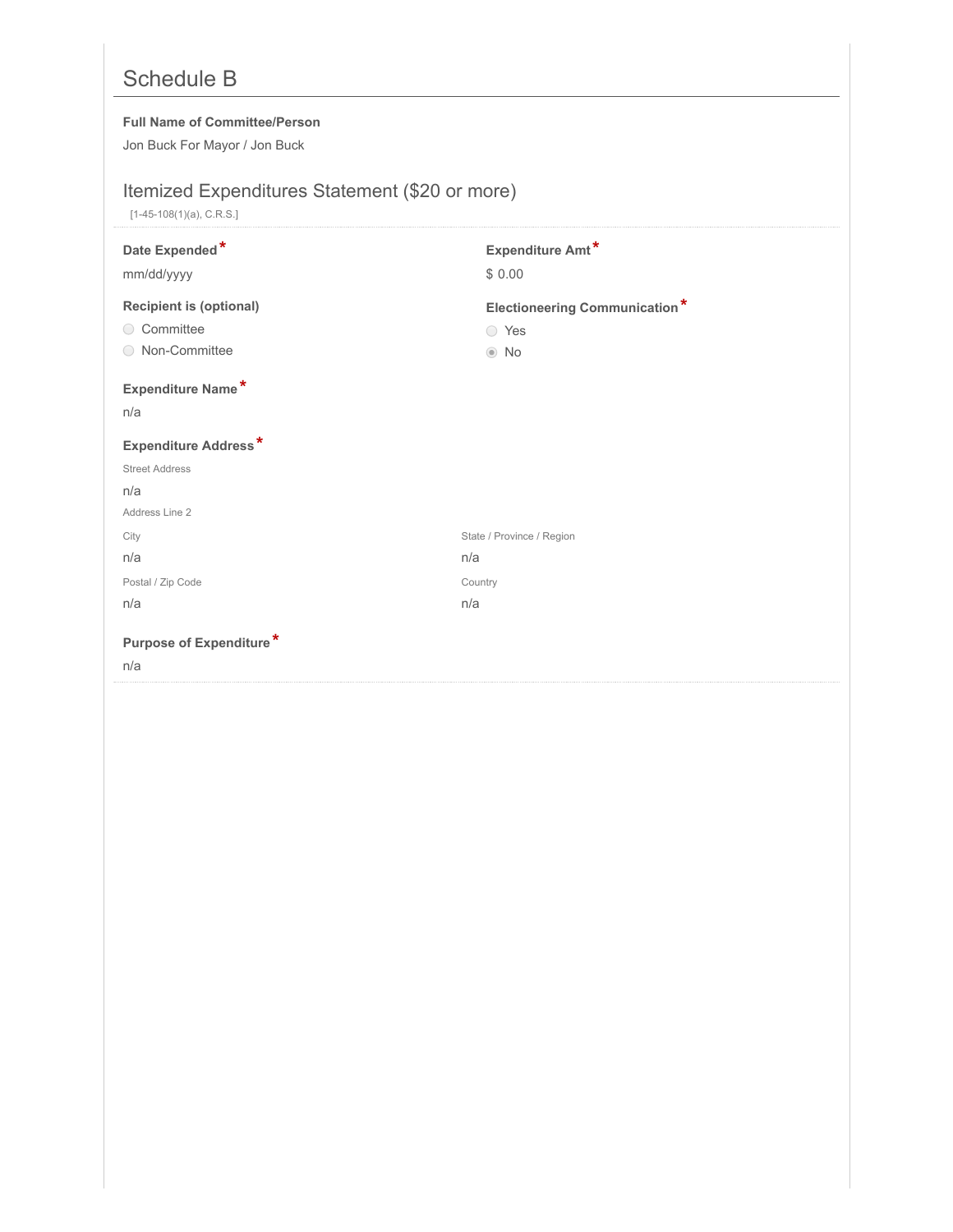# Schedule C

#### **Full Name of Committee/Person**

Jon Buck For Mayor / Jon Buck

| Loans                              |                                                  |                                                     |                          |
|------------------------------------|--------------------------------------------------|-----------------------------------------------------|--------------------------|
| <b>Lender Name</b>                 |                                                  |                                                     |                          |
| (Last, First or Institution)       |                                                  |                                                     |                          |
| <b>Lender Address</b>              |                                                  |                                                     |                          |
| <b>Street Address</b>              |                                                  |                                                     |                          |
| Address Line 2                     |                                                  |                                                     |                          |
| City                               |                                                  | State / Province / Region                           |                          |
| Postal / Zip Code                  |                                                  | Country                                             |                          |
| <b>Original Amount of Loan</b>     |                                                  | <b>Interest Rate</b>                                |                          |
| \$                                 |                                                  |                                                     |                          |
| <b>Loan Amount Received</b>        |                                                  | <b>Principal Amount Paid</b>                        |                          |
| This Reporting Period              |                                                  | This Reporting Period                               |                          |
| \$                                 |                                                  | \$                                                  |                          |
| <b>Interest Amount Paid</b>        |                                                  | <b>Total Repayments Made</b>                        |                          |
| This Reporting Period              |                                                  | $\$\,$                                              |                          |
| \$                                 |                                                  |                                                     |                          |
| <b>Outstanding Balance</b>         |                                                  | Date Loan Received                                  |                          |
| \$                                 |                                                  | mm/dd/yyyy                                          |                          |
| Due Date for Final Payment         |                                                  |                                                     |                          |
| mm/dd/yyyy                         |                                                  |                                                     |                          |
|                                    |                                                  |                                                     |                          |
| <b>Total of All Loans</b>          |                                                  | <b>Total of all Loans Amount Repaid</b>             |                          |
| \$                                 |                                                  | $\, \, \raisebox{12pt}{$\scriptstyle\circ$}$        |                          |
| Provide for all loans listed above | <b>List of Endorsers or Guarantors</b>           |                                                     |                          |
| <b>Loan Source</b>                 | <b>Endorser or Guarantor Full</b><br><b>Name</b> | <b>Endorser or Guarantor Full</b><br><b>Address</b> | <b>Amount Guaranteed</b> |
|                                    |                                                  |                                                     | \$                       |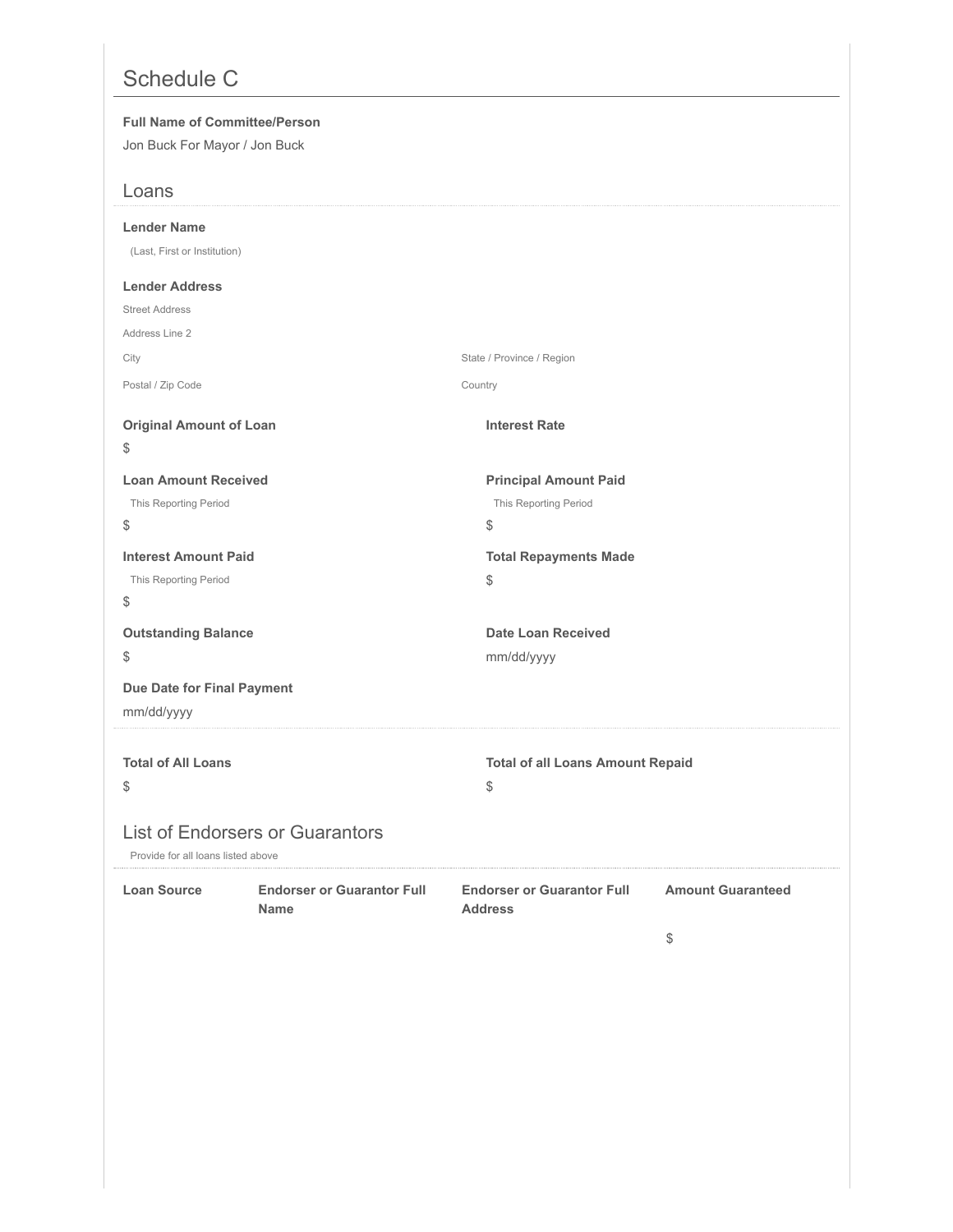# Schedule D

#### **Full Name of Committee/Person**

Jon Buck For Mayor / Jon Buck

## Returned Contributions

(Previously reported on Schedule A - Contributions accepted and then returned to donors)

| <b>Date Accepted</b>                | <b>Date Returned</b>                                                                     | <b>Amount Returned</b> |
|-------------------------------------|------------------------------------------------------------------------------------------|------------------------|
| mm/dd/yyyy                          | mm/dd/yyyy                                                                               | \$                     |
| Name returned contribution to       |                                                                                          |                        |
| (Last, First)                       |                                                                                          |                        |
| Address returned contribution to    |                                                                                          |                        |
| <b>Street Address</b>               |                                                                                          |                        |
| Address Line 2                      |                                                                                          |                        |
| City                                | State / Province / Region                                                                |                        |
| Postal / Zip Code                   | Country                                                                                  |                        |
| <b>Reason contribution returned</b> |                                                                                          |                        |
|                                     |                                                                                          |                        |
|                                     |                                                                                          |                        |
|                                     |                                                                                          |                        |
|                                     |                                                                                          |                        |
| <b>Returned Expenditures</b>        | (Previously reported on Schedule B - Expenditures returned or refunded to the committee) |                        |
| <b>Date Expended</b>                | <b>Date Returned</b>                                                                     | <b>Amount Returned</b> |
| mm/dd/yyyy                          | mm/dd/yyyy                                                                               | \$                     |
| Name returned expenditure to        |                                                                                          |                        |
| (Last, First)                       |                                                                                          |                        |
| Address returned expenditure to     |                                                                                          |                        |
| <b>Street Address</b>               |                                                                                          |                        |
| Address Line 2                      |                                                                                          |                        |
| City                                | State / Province / Region                                                                |                        |
| Postal / Zip Code                   | Country                                                                                  |                        |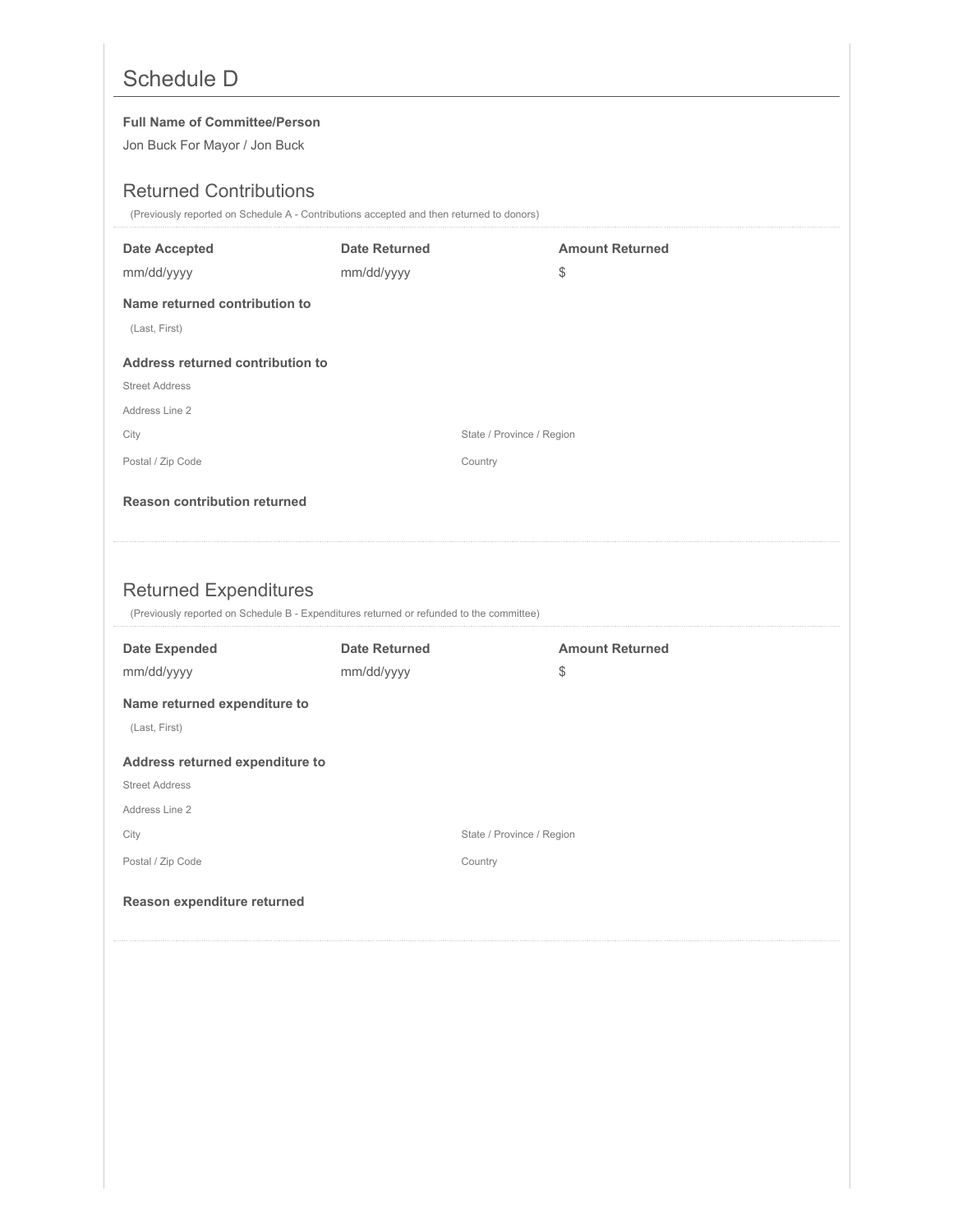|                                                                       | <b>Statement of Non-Monetary Contributions</b>                                                                                               |                                                                                                                                                                                                                                                                                                 |
|-----------------------------------------------------------------------|----------------------------------------------------------------------------------------------------------------------------------------------|-------------------------------------------------------------------------------------------------------------------------------------------------------------------------------------------------------------------------------------------------------------------------------------------------|
| <b>Full Name of Committee/Person</b><br>Jon Buck For Mayor / Jon Buck |                                                                                                                                              |                                                                                                                                                                                                                                                                                                 |
|                                                                       | <b>Statement of Non-Monetary Contributions</b><br>[Art. XXVIII, Sec. 2(5)(a)(II)(III) & Sec. 5(3) & C.R.S. 1-45-108(1)] 1-45-108(1), C.R.S.] |                                                                                                                                                                                                                                                                                                 |
| <b>Date Provided</b>                                                  | <b>Fair Market Value</b>                                                                                                                     | <b>Aggregate Amount</b>                                                                                                                                                                                                                                                                         |
| mm/dd/yyyy                                                            | \$                                                                                                                                           | \$                                                                                                                                                                                                                                                                                              |
| <b>Electioneering Communication</b>                                   |                                                                                                                                              |                                                                                                                                                                                                                                                                                                 |
| <b>T</b> Yes                                                          | $\Box$ No                                                                                                                                    |                                                                                                                                                                                                                                                                                                 |
| <b>Non-Monetary Contribution Name</b><br>(Last, First)                |                                                                                                                                              |                                                                                                                                                                                                                                                                                                 |
| <b>Non-Monetary Contribution Address</b>                              |                                                                                                                                              |                                                                                                                                                                                                                                                                                                 |
| <b>Street Address</b>                                                 |                                                                                                                                              |                                                                                                                                                                                                                                                                                                 |
| Address Line 2                                                        |                                                                                                                                              |                                                                                                                                                                                                                                                                                                 |
| City                                                                  |                                                                                                                                              | State / Province / Region                                                                                                                                                                                                                                                                       |
| Postal / Zip Code                                                     | Country                                                                                                                                      |                                                                                                                                                                                                                                                                                                 |
| <b>Description of Non-Monetary Contribution</b>                       |                                                                                                                                              |                                                                                                                                                                                                                                                                                                 |
| <b>Employer</b>                                                       |                                                                                                                                              |                                                                                                                                                                                                                                                                                                 |
| (if applicable, mandatory)                                            |                                                                                                                                              |                                                                                                                                                                                                                                                                                                 |
| Occupation                                                            |                                                                                                                                              |                                                                                                                                                                                                                                                                                                 |
| (if applicable, mandatory)                                            |                                                                                                                                              |                                                                                                                                                                                                                                                                                                 |
|                                                                       | Coordinated with a Candidate/Candidate Committee or Political Party                                                                          |                                                                                                                                                                                                                                                                                                 |
| expenditures, and expenditures by the candidate committee."           |                                                                                                                                              | If coordinated, then contribution must also be reported as a non-monetary expenditure on Detailed Summary. Art. XXVIII, Sec. 2(9) states: "<br>Expenditures that are controlled by or coordinated with a candidate or candidate's agent are deemed to be both contributions by the maker of the |
| ○ Yes                                                                 | $\circ$ No                                                                                                                                   |                                                                                                                                                                                                                                                                                                 |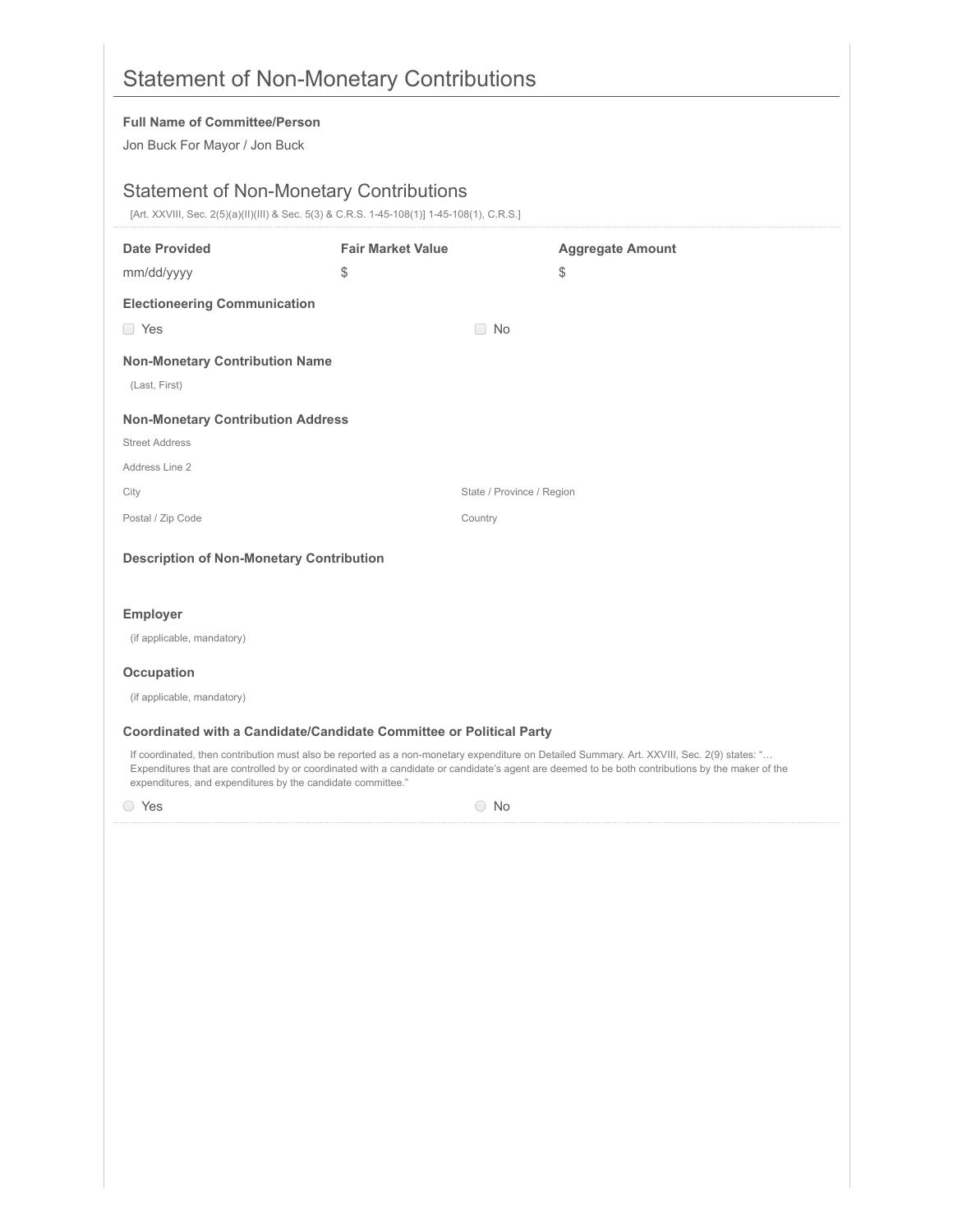# Contributions and Expenditures Detailed Summary

#### **Full Name of Committee/Person**

Jon Buck For Mayor / Jon Buck

| <b>Reporting Period</b>                                        |                                                                           |                                                                              |
|----------------------------------------------------------------|---------------------------------------------------------------------------|------------------------------------------------------------------------------|
|                                                                | <b>From</b>                                                               | <b>Through</b>                                                               |
| Covered                                                        | 10/08/2021                                                                | 10/21/2021                                                                   |
|                                                                |                                                                           |                                                                              |
| Contributions                                                  |                                                                           |                                                                              |
| Beginning reporting period funds on hand                       |                                                                           |                                                                              |
| Provided on General Information                                |                                                                           |                                                                              |
| \$137.65                                                       |                                                                           |                                                                              |
| <b>Total Itemized Contributions (\$20 or more)</b>             |                                                                           | <b>Total Non-Itemized Contributions</b>                                      |
| Provided on Schedule A                                         |                                                                           | Provided on General Information                                              |
| \$749.00                                                       |                                                                           | \$0.00                                                                       |
| <b>Loans Received</b>                                          |                                                                           | <b>Total of Other Receipts</b>                                               |
| Provided on Schedule C                                         |                                                                           | Provided on General Information                                              |
| \$0.00                                                         |                                                                           | \$0.00                                                                       |
| <b>Returned Expenditures</b>                                   |                                                                           |                                                                              |
| Provided on Schedule D                                         |                                                                           |                                                                              |
| \$0.00                                                         |                                                                           |                                                                              |
| <b>Total Monetary Contributions</b>                            |                                                                           |                                                                              |
| Sum of above                                                   |                                                                           |                                                                              |
| \$749.00                                                       |                                                                           |                                                                              |
| <b>Expenditures</b>                                            |                                                                           |                                                                              |
|                                                                |                                                                           |                                                                              |
| Itemized Expenditures (\$20 or more)<br>Provided on Schedule B |                                                                           | <b>Total of Non-Itemized Expenditures</b><br>Provided on General Information |
| \$0.00                                                         |                                                                           | \$11.55                                                                      |
|                                                                |                                                                           |                                                                              |
| <b>Loan Repayments Made</b>                                    |                                                                           | <b>Returned Contributions (To donor)</b>                                     |
| Provided on Schedule C                                         |                                                                           | Provided on Schedule D                                                       |
| \$0.00                                                         |                                                                           | \$0.00                                                                       |
| <b>Total Monetary Expenditures</b>                             |                                                                           |                                                                              |
| Sum of above Expenditures                                      |                                                                           |                                                                              |
| \$11.55                                                        |                                                                           |                                                                              |
| <b>Total Coordinated Non-Monetary Expenditures</b>             |                                                                           |                                                                              |
| (Candidate/Candidate Committee & Political Parties ONLY)       |                                                                           |                                                                              |
| \$0.00                                                         |                                                                           |                                                                              |
| <b>Total Spending</b>                                          |                                                                           |                                                                              |
|                                                                | Total Monetary Expenditures + Total Coordinated Non-Monetary Expenditures |                                                                              |
| \$11.55                                                        |                                                                           |                                                                              |